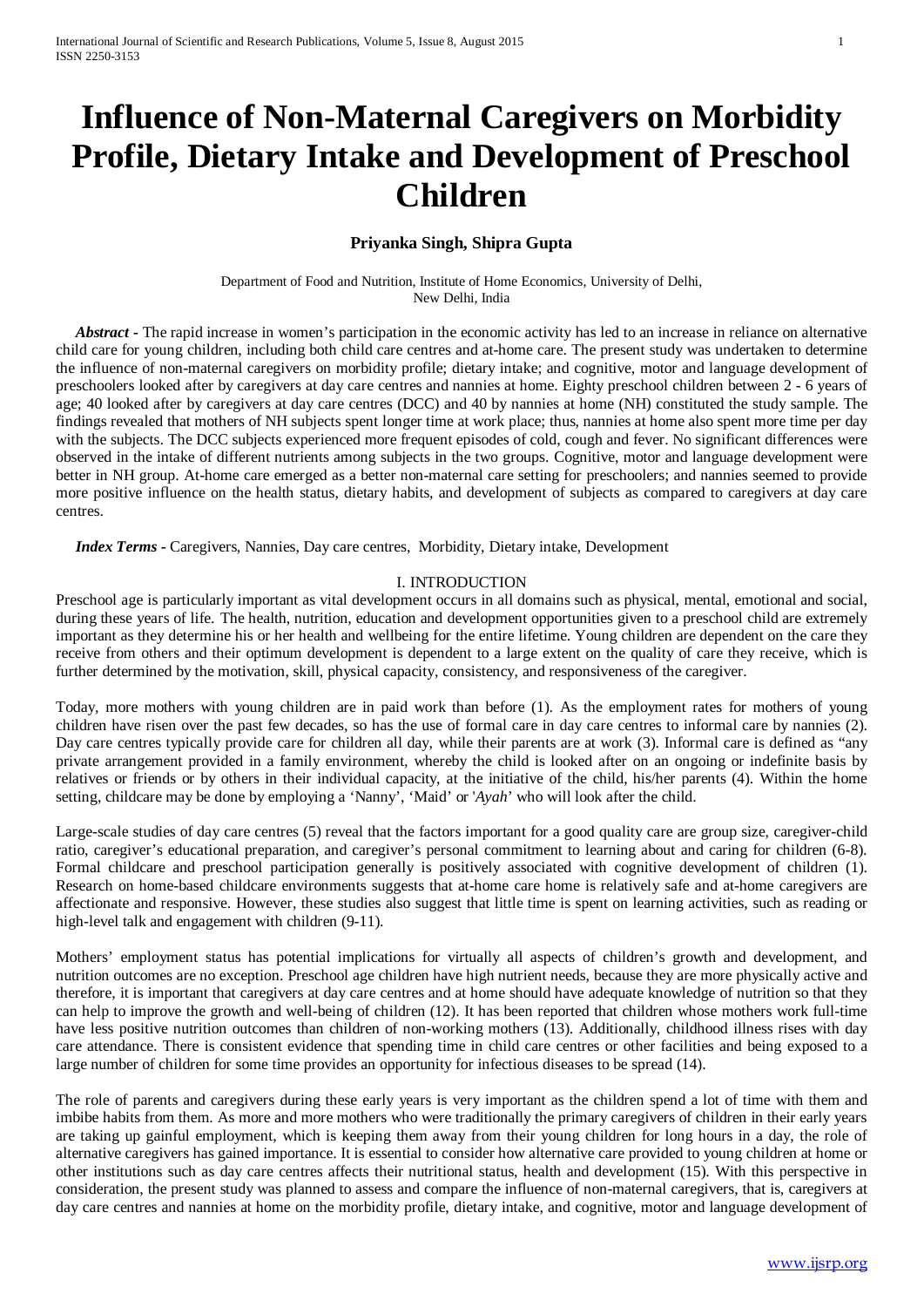International Journal of Scientific and Research Publications, Volume 5, Issue 8, August 2015 2 ISSN 2250-3153

preschool children of employed mothers.

### II. MATERIALS AND METHODS

Locale: The present study was conducted on preschoolers (2 - 6 years) belonging to middle and upper middle income group families residing in southern part of Indian National Capital Region.

**Sampling:** Purposive sampling technique was used to identify and select the subjects, i.e. 80 preschool children (2 – 6 years) of employed mothers – 40 each being looked after by caregivers at day care centres and nannies at home. The mothers of the preschoolers worked for at least eight hours outside their homes. Permission to conduct the study was taken from the day care centres and informed consent was also taken from the mothers of the preschoolers to participate in the study. Anonymity of the subjects and the respondents has been preserved throughout the study.

**Development of Tools and Techniques:** Keeping in view the objectives of the investigation, a well-structured questionnairecum-interview schedule was prepared with methodological procedure and pretested. Based on the responses obtained, modifications were made to make the questionnaire more functional. It was then used to elicit information about the preschoolers from their mothers/ caregivers. It included questions regarding their child's general profile and family characteristics, morbidity profile, activity patterns and dietary practices.

The information regarding dietary intake of the preschoolers was gathered using 24-hour dietary recall for one day. The caregivers provided the information about the meals that the child had in the absence of the mother. Based on the responses gathered from 24-hour dietary recall, food group and dietary intake of the subjects were determined and compared with the recommended intakes/ allowances given by Indian Council of Medical Research (16,17). Nutrient Adequacy Ratio (NAR) was also calculated for energy and other nutrients such as protein, calcium, iron, zinc, vitamin A, vitamin C and B-complex vitamins. NAR was calculated as the actual intake of nutrient by the subjects divided by the subject's RDA for that particular nutrient. Nutrient Adequacy Ratio of >0.66 for a particular nutrient reflected the dietary adequacy (in respect of that nutrient) since that intake met at least two third of the RDA.

The Jamaica Portage Guide to Early Education (18) was used to gather information about cognitive, motor and language development of the preschool subjects. It gave a check list of behaviors in which one could record individual child's progress and level of skill. The list consisted of a complete break down of normal development skills from birth to six years. In the present study, 5 skills were chosen in the cognitive, motor and language areas each and the children's ability to perform those skills was assessed at each age and their total scores in these areas were computed.

**Data Analysis:** Data coding, entry and validation were done using appropriate software. The data were then subjected to quantitative and qualitative analysis. The frequency and percentages were calculated and Chi square test was applied to determine significant difference between the two groups of preschoolers. Mean and standard deviations were calculated for food and nutrient intakes. Student's 't' test was employed to assess the significant differences in comparison with the standard reference values. STATA (Version 12.0) was used for statistical analysis of the data.

#### III. RESULTS AND DISCUSSION

The preschoolers looked after by caregivers at day care centres have been referred to as **DCC** subjects and preschoolers looked after by nannies at home as **NH** subjects in the following text.

**General Profile and Family Characteristics:** There were an equal number of male and female subjects in the study sample. A higher number of subjects in both DCC and NH categories were between 4-6 years of age indicating that with increasing age of children, there was a greater use of alternative childcare settings. All subjects belonged to nuclear families, as this was one of the inclusion criteria decided in the study to eliminate the influence of any other family caregiver on the subjects. Majority of the subjects (78%) in the DCC group were the only child of their parents and 55% of subjects in the NH group had one sibling. It appeared that parents who employed nannies at home to look after their children probably did not mind having another baby, as it did not add to the cost of childcare as against sending two children to day care centres.

**Parents' Profile:** In both DCC group and NH group, greater percentage of parents were between 31-35 years of age. Nearly 50% of both fathers and mothers in the total sample were postgraduates. The maximum percentages of mothers (61%) as well as fathers (43%) had jobs in the private sector. The private sector jobs have longer working hours, thus, there was a greater reliance on alternative childcare. A higher number of mothers of NH group (50%) as compared to 35% of DCC group spent more time at work place and this seemed to be one of the reasons for mothers of NH group employing nannies to look after their children at home so as to avoid any time restrictions that the day care centres normally imposed. It was found that majority of the mothers in the sample (92%) spent only about 5-6 hours of the daytime with their children.

**Activity Pattern:** Nearly 80% of the mothers reported that their children were very active. A higher percentage of children from DCC group (85%) preferred both indoor and outdoor games as against 77% of those belonging to NH group. The frequency of performing almost all the outdoor and indoor activities on a daily basis was also higher among DCC group as compared to the NH group. This difference could be because of better infrastructural facilities and fixed schedule for playing at day care centres.

**Morbidity Profile:** More than 75% of the mothers perceived the health status of their children to be good, followed by 21%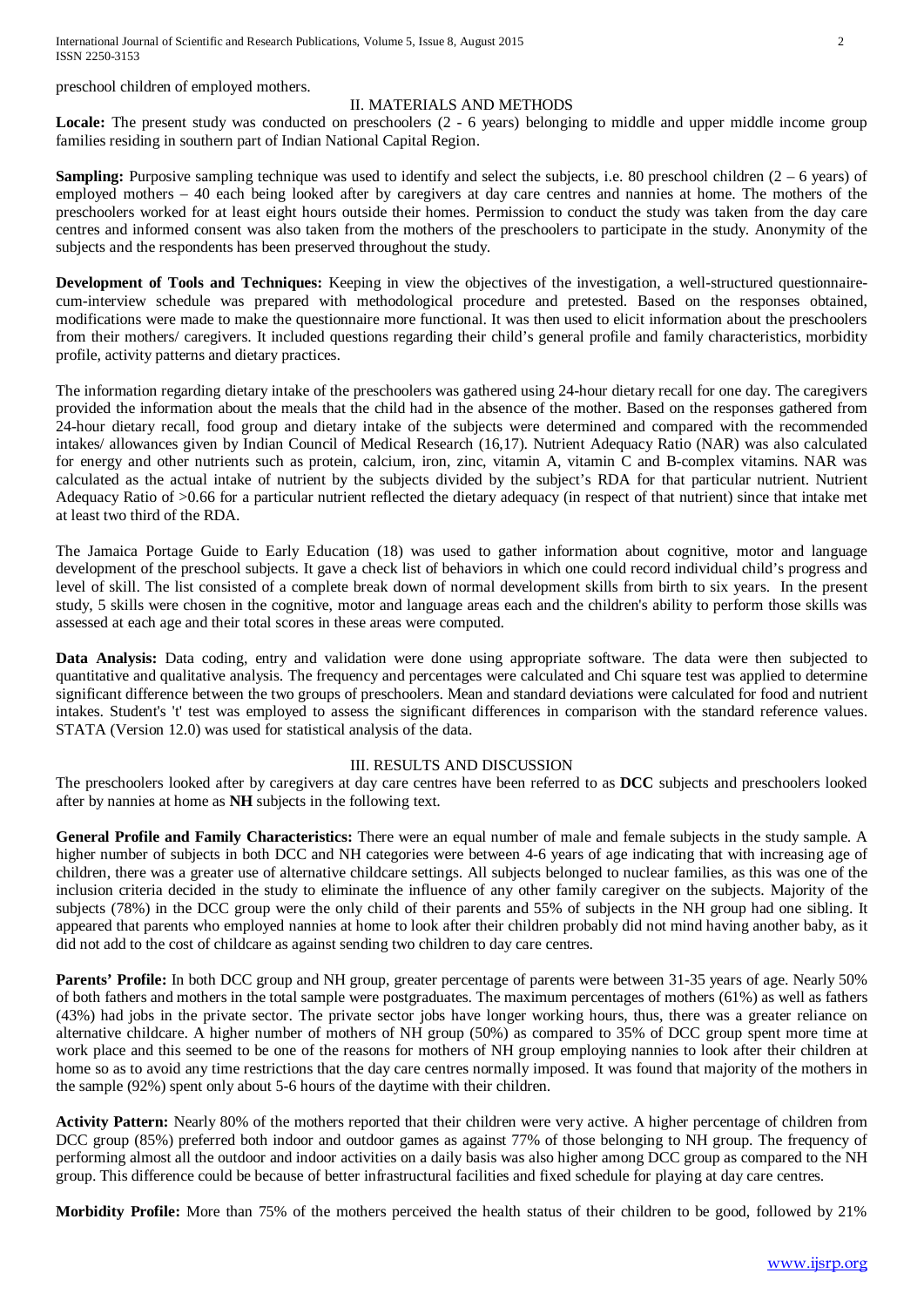mothers who perceived it as excellent. The subjects of both the groups were compared on the basis of occurrence of ailments like diarrhoea, cold and cough and fever. There was no substantial difference between the two groups in case of diarrhea. Cold and cough was reported in 64% of the total subjects. It was experienced by a higher number of subjects in the DCC group (75%) as compared to the NH group (53%) though this difference was not statistically significant. A statistically significant difference was observed in the number of subjects in the two groups who suffered from fever, with 25% belonging to DCC group and 10% to NH group. It has been reported that spending time in child care centres and being exposed to a large number of children for some time can result in spread of infectious diseases (14). Further, mothers of nearly 80% subjects from the two groups reported their satisfaction regarding care provided to their sick child by alternative caregiver.

| <b>Common Ailments experienced by</b><br>subjects | Number of DCC<br>subjects | Number of NH<br>subjects |
|---------------------------------------------------|---------------------------|--------------------------|
| Diarrhea/Dysentery                                |                           |                          |
|                                                   | (15)                      | (18)                     |
| Cold and cough                                    | 30                        | 21                       |
|                                                   | 75                        | (53)                     |
| Fever*                                            | 10                        |                          |
|                                                   | (25                       | 70)                      |

| Table 1: Distribution of subjects according to the common ailments experienced by them |  |  |  |
|----------------------------------------------------------------------------------------|--|--|--|
|                                                                                        |  |  |  |

Figures in parentheses denote percentages;  $\chi^2$ =6.42, \*Significant at p≤0.05

**Dietary Practices:** Early childhood is a critical period for shaping and influencing feeding and lifestyle behaviors that have implications for future health (19). Data revealed that majority of the subjects from both DCC and NH groups had a 5-meal pattern. There was no significant difference in terms of missing meals between both the groups. However, a significant difference was observed between the two groups in the consumption of junk foods, with 67% subjects from NH group showing a fondness for junk foods as against 30% subjects from DCC group. This could be attributed to time constraints for mothers of NH group as they were spending more time at work place; and probably the nannies could not help the children choose the right foods, and allowed higher consumption of junk foods just to pacify the children. The mothers of the subjects were asked to report the information their children received about health, hygiene and nutrition from their alternative caregivers. Data revealed that a greater number of subjects in DCC group (62%) received information on these topics from their caregivers as compared to 52% subjects in NH group. It was further found that aids such as pictures, stories, poems and films were used more by caregivers at day care centres and general conversation was used more by nannies at home to give this important information. This difference could be due to the availability of educational material at day care centres whereas at home the child is under the supervision of a nanny who herself may not be educated or trained enough to impart much knowledge to children. Mothers of mostly all the subjects reported that their caregivers had a positive influence on their children's eating and dietary habits.

**Dietary Intake:** From the dietary intake data gathered using one day 24 hour diet recall method, mean food and nutrient intake were computed for the subjects belonging to DCC and NH groups.

*Food Group Intake –* Among the 2-3 year old DCC and NH subjects, cereal consumption was found to be significantly higher than the recommended intakes while the intake of non-vegetarian foods, green leafy vegetables and other vegetables was significantly lower. Milk and milk products were consumed in smaller amounts than recommended by DCC subjects while consumption of roots and tubers and fats and oils was lower in comparison with ICMR recommended intakes among NH subjects. Intake of pulses, fruits and sugar was found to be comparable to the recommended intakes for 2-3 year old subjects (Table 2).

| Table 2: Mean daily intake (g/ml) of different food groups in comparison with the recommended intake for 2-3 year and 4- |
|--------------------------------------------------------------------------------------------------------------------------|
| 6 year old subjects                                                                                                      |

|                              | <b>Recomm</b>                      | 2-3 year old                                   |                                                 | <b>Recom</b>                        | 4-6 year old                                   |                                               |
|------------------------------|------------------------------------|------------------------------------------------|-------------------------------------------------|-------------------------------------|------------------------------------------------|-----------------------------------------------|
| <b>FOOD</b><br><b>GROUPS</b> | ended<br>intake $\infty$<br>(g/ml) | <b>DCC</b><br>$(n=19)$<br>$Mean \pm SD$<br>(g) | <b>NH</b><br>$(n=16)$<br><b>Mean</b> ±SD<br>(g) | mended<br>intake $\infty$<br>(g/ml) | <b>DCC</b><br>$(n=21)$<br>$Mean \pm SD$<br>(g) | <b>NH</b><br>$(n=24)$<br>$Mean \pm SD$<br>(g) |
| <b>Cereals</b>               | 60                                 | $123.0***\pm 50.3$                             | $106.8***+48.1$                                 | 120                                 | $132.0 \pm 36.5$                               | $142.9*+46.5$                                 |
| and millets                  |                                    | $(99-147)$                                     | $(81-132)$                                      |                                     | $(115-149)$                                    | $(123-163)$                                   |
| <b>Pulses</b>                | 30                                 | $27.1 \pm 26.2$                                | $26.6 \pm 18.5$                                 | 30                                  | $36.6 \pm 16.4$                                | $43.1**+20.0$                                 |
|                              |                                    | $(15-40)$                                      | $(17-37)$                                       |                                     | $(29-44)$                                      | $(35-52)$                                     |
| Egg/fish/                    | 50                                 | $21.4***+25.6$                                 | $25.6***\pm31.2$                                | 50                                  | $22.4***+29.2$                                 | $29.2**+29.6$                                 |
| meat/                        |                                    | $(9-34)$                                       | $(9-42)$                                        |                                     | $(9-36)$                                       | $(25-95)$                                     |
| poultry                      |                                    |                                                |                                                 |                                     |                                                |                                               |
| Milk and                     | 500                                | $398.4***+108.8$                               | $417.2 \pm 216.8$                               | 500                                 | $373.1***+124.1$                               | $331.8***+171.2$                              |
| milk                         |                                    | $(346-451)$                                    | $(302 - 533)$                                   |                                     | $(316-430)$                                    | $(260-404)$                                   |
| products                     |                                    |                                                |                                                 |                                     |                                                |                                               |
| Green                        | 50                                 | $8.9***+29.5$                                  | $7.8***+21.8$                                   | 50                                  | $11.2***+26.8$                                 | $10.4***+26.6$                                |
| leafy                        |                                    | $(5-23)$                                       | $(4-19)$                                        |                                     | $(-1-23)$                                      | $(-8-22)$                                     |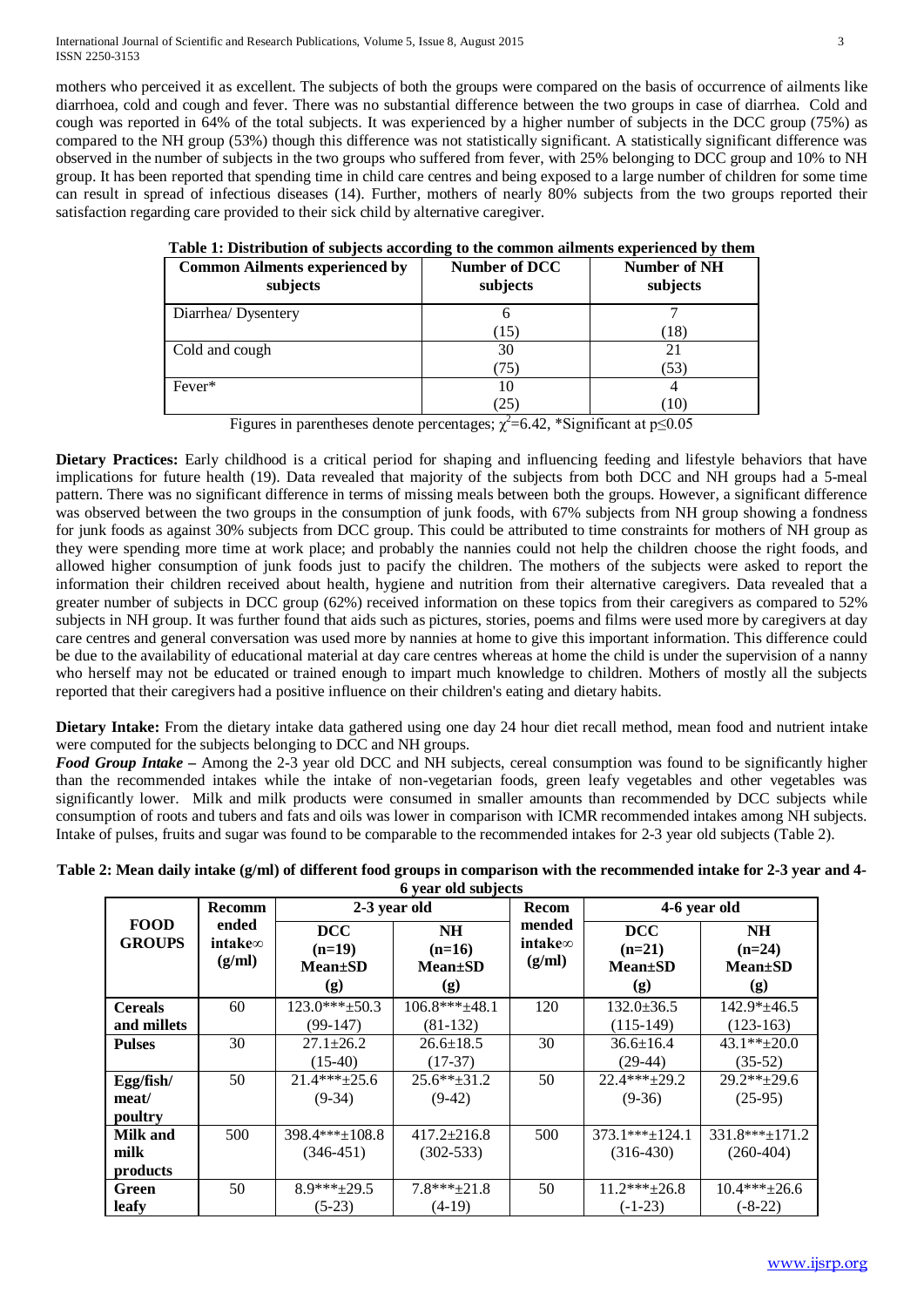| vegetables          |     |                   |                  |     |                  |                  |
|---------------------|-----|-------------------|------------------|-----|------------------|------------------|
| <b>Other</b>        | 50  | $13.9***+26.7$    | $6.2***+14.5$    | 100 | $25.0***+30.9$   | $17.3***+30.4$   |
| vegetables          |     | $(1-27)$          | $(2-14)$         |     | $(11-39)$        | $(4-30)$         |
| <b>Roots and</b>    | 50  | $40.8 \pm 28.6$   | $27.2***+20.6$   | 100 | $42.1***+30.8$   | $50.8***+30.9$   |
| tubers              |     | $(27-55)$         | $(16-38)$        |     | $(28-56)$        | $(38-64)$        |
| <b>Fruits</b>       | 100 | $121.1 \pm 104.6$ | $123.7 \pm 70.1$ | 100 | $107.6 \pm 65.0$ | $128.3 \pm 96.0$ |
|                     |     | $(71-172)$        | $(86-161)$       |     | $(78-137)$       | $(88-169)$       |
| <b>Visible fats</b> | 25  | $23.9 \pm 15.4$   | $16.5***+7.5$    | 25  | $25.3 \pm 10.1$  | $22.7 \pm 10.9$  |
| and oils            |     | $(16-31)$         | $(12-20)$        |     | $(21-30)$        | $(18-27)$        |
| <b>Sugar</b>        | 15  | $16.9 \pm 11.6$   | $14.7 + 9.9$     | 20  | $15.8*+9.3$      | $14.7*+9.9$      |
|                     |     | $(11-22)$         | $(9-20)$         |     | $(12-20)$        | $(11-19)$        |

Figures in parentheses denote range

\*Significant at p≤0.05; \*\*Significant at p≤0.01; \*\*\*Significant at p≤0.001

∞Recommended intake as per balanced diet for 1-3 year and 4-6 year old children by ICMR (17)

Among 4-6 year old subjects (Table 2), cereal and pulse consumption was found to be significantly higher than recommended among NH subjects. The intake of non-vegetarian foods, milk and milk products, all types of vegetables and sugar was significantly lower in both the groups in comparison with the recommended intakes. Consumption of only fruits and visible fats and oils was in accordance with the intake recommended by ICMR (17).

Further, a significant difference was observed in the consumption of milk and milk products, with intake of 2-3 year old NH subjects being higher than their DCC counterparts while the intakes of other vegetables and visible fats and oils were significantly higher among 2-3 year old DCC subjects. All other foods consumed by both 2-3 year and 4-6 year old subjects in the NH and DCC groups were in similar amounts.

**Nutrient Intake –** No significant differences were observed between 2-3 year and 4-6 year old subjects from DCC and NH groups in terms of their intakes of energy, protein, total fat, carbohydrate, calcium, iron, zinc, vitamin A, vitamin C and Bcomplex vitamins (Table 3).

| Table 3: Comparison between mean nutrient intakes of subjects in DCC and NH groups |
|------------------------------------------------------------------------------------|
|------------------------------------------------------------------------------------|

|                         | 2-3 year old      |                   | 4-6 year old      |                 |  |
|-------------------------|-------------------|-------------------|-------------------|-----------------|--|
| <b>Nutrient</b>         | <b>DCC</b>        | <b>NH</b>         | <b>DCC</b>        | <b>NH</b>       |  |
|                         | $(n=19)$          | $(n=16)$          | $(n=21)$          | $(n=24)$        |  |
|                         | $Mean \pm SD$     | <b>Mean±SD</b>    | $Mean \pm SD$     | $Mean \pm SD$   |  |
| <b>Energy</b>           | $1240 \pm 274$    | $1131 \pm 280$    | $1322 + 219$      | $1287 + 277$    |  |
| (Kcal)                  | $(1108-1372)$     | $(982 - 1281)$    | $(1222 - 1421)$   | $(1170-1404)$   |  |
| <b>Protein</b>          | $38.8 + 9.5$      | $39.7 \pm 10.1$   | $42.3 \pm 8.9$    | $41.5 \pm 10.5$ |  |
| (g)                     | $(34.2 - 43.4)$   | $(34.3 - 45.1)$   | $(38.2 - 46.3)$   | $(37.1 - 46.0)$ |  |
| <b>Total fat</b>        | $51.3 \pm 16.7$   | $43.6 \pm 36.9$   | $51.8 \pm 12.9$   | $47.0 \pm 13.5$ |  |
| (g)                     | $(43.3 - 59.4)$   | $(37.0 - 50.3)$   | $(45.9 - 57.7)$   | $(41.2 - 52.7)$ |  |
| Carbohydrate            | 159.4±33.4        | $174.6 \pm 112.1$ | $177.7 \pm 36.6$  | 175.8-37.9      |  |
| (g)                     | $(143.3 - 175.5)$ | $(114.8 - 234.3)$ | $(161.1 - 194.3)$ | $(159.8-191.8)$ |  |
| Calcium                 | $684 + 208$       | $681 \pm 263$     | $648 \pm 149$     | $609 \pm 217$   |  |
| (mg)                    | $(432-1351)$      | $(345-902)$       | $(320-1312)$      | $(276-1049)$    |  |
| <b>Iron</b>             | $8.4 + 4.5$       | $7.4 \pm 2.3$     | $9.0 \pm 2.0$     | $9.0 \pm 2.0$   |  |
| (mg)                    | $(6.2 - 10.6)$    | $(6.3 - 8.9)$     | $(7.0-13.0)$      | $(5.0-16.0)$    |  |
| Zinc                    | $2.9 \pm 1.5$     | $2.4 \pm 1.1$     | $3.1 \pm 0.9$     | $3.3 \pm 1.4$   |  |
| (mg)                    | $(2.2 - 3.6)$     | $(1.8 - 3.0)$     | $(2.7-3.6)$       | $(2.7-3.9)$     |  |
| Vitamin A               | 358±158           | $381 \pm 164$     | 350±150           | $331 \pm 162$   |  |
| $(\mu g)$               | $(282 - 434)$     | $(281-418)$       | $(294-469)$       | $(262-399)$     |  |
| Vitamin <sub>C</sub>    | $82 \pm 111$      | $48 + 37$         | $58 + 53$         | $62 \pm 61$     |  |
| (mg)                    | $(12-447)$        | $(8-169)$         | $(8-243)$         | $(17-294)$      |  |
| <b>Thiamine</b>         | $0.8 + 0.3$       | $0.8 + 0.2$       | $0.9 + 0.2$       | $0.9 + 0.2$     |  |
| (mg)                    | $(0.5-1.8)$       | $(0.5-1.5)$       | $(0.5-1.5)$       | $(0.4-1.2)$     |  |
| <b>Riboflavin</b>       | $1.1 \pm 0.3$     | $1.2 \pm 0.4$     | $1.1 \pm 0.3$     | $1.0 \pm 0.4$   |  |
| (mg)                    | $(0.6-1.9)$       | $(0.4 - 2.2)$     | $(0.5-1.7)$       | $(0.2 - 1.9)$   |  |
| <b>Niacin</b>           | $4+1$             | $5 + 2$           | $6\pm2$           | $6\pm1$         |  |
| (mg)                    | $(2-68)$          | $(3-10)$          | $(3-9)$           | $(4-10)$        |  |
| <b>Dietary folate</b>   | $108 + 42$        | $132 + 44$        | $138 + 50$        | $133 + 59$      |  |
| $(\mu g)$               | $(29-194)$        | $(71-238)$        | $(70-264)$        | $(41-267)$      |  |
| Vitamin $B_{12}(\mu g)$ | $0.9 \pm 0.5$     | $1.2 \pm 0.7$     | $0.9 \pm 0.5$     | $1.0 \pm 0.6$   |  |
|                         | $(0.2-1.6)$       | $(0.3-2.9)$       | $(0.3-2.1)$       | $(0.3 - 2.5)$   |  |
|                         |                   |                   |                   |                 |  |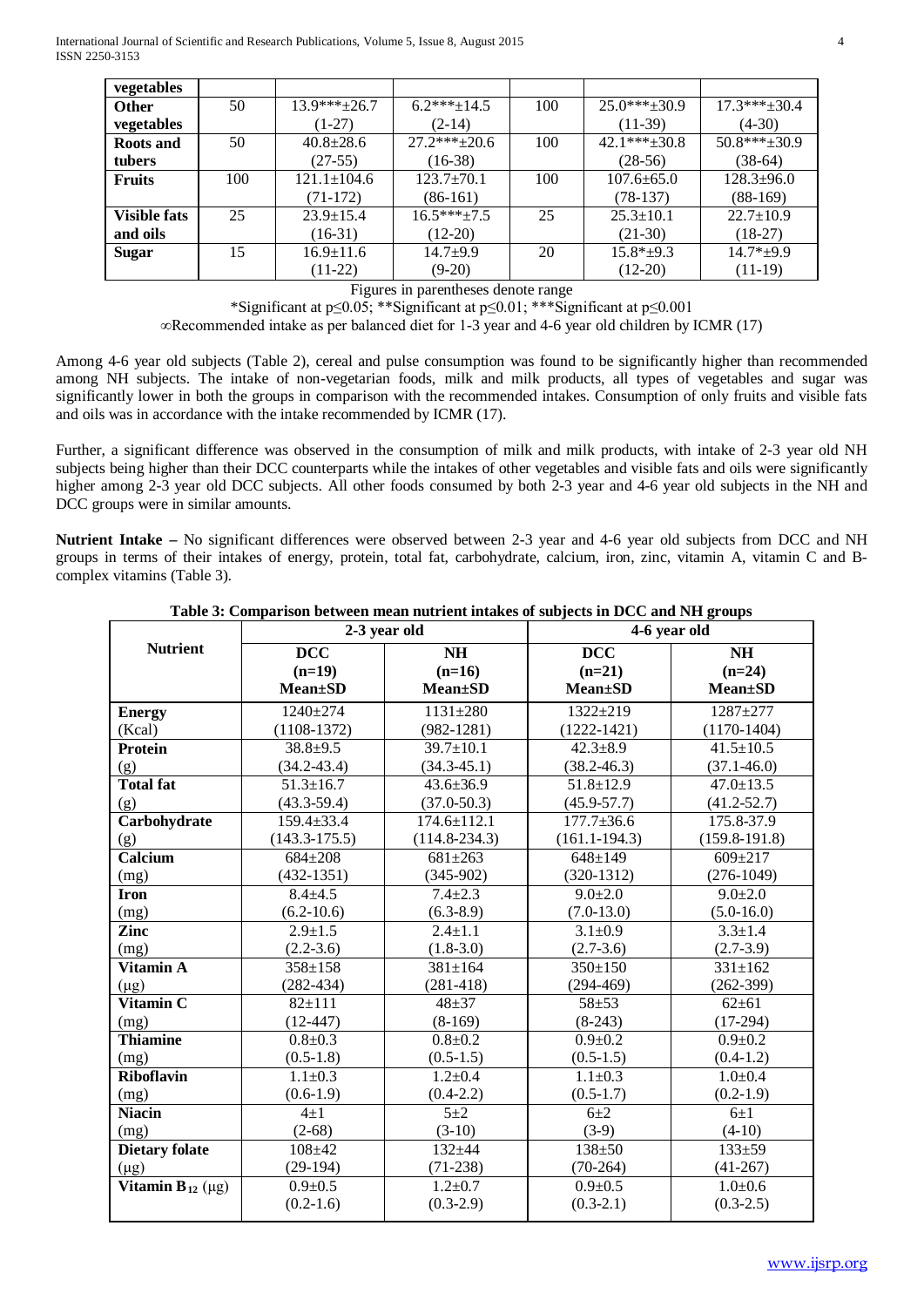### Figures in parentheses denote range

Majority of the subjects in both DCC (95%) and NH (88%) groups had an energy intake of above 70% of the recommended dietary allowances (RDA). The data on NAR (Table 4) indicated that majority of subjects in both groups showed an adequate intake of protein, calcium, vitamin B12, thiamin, riboflavin and dietary folate. Intake of vitamin A was almost equally distributed in both adequate and inadequate categories for both groups. A greater percentage of subjects in DCC group (37%) had an inadequate intake of vitamin C as compared to subjects of NH group (15%). A high percentage of subjects (70%) in both groups had an inadequate intake of zinc. Intake of iron and niacin was fairly adequate in both the groups.

|  |  |  |  | Table 4: Distribution of subjects according to their Nutrient Adequacy Ratio |
|--|--|--|--|------------------------------------------------------------------------------|
|--|--|--|--|------------------------------------------------------------------------------|

| <b>Nutrient</b>       | <b>NUTRIENT ADEQUACY RATIO (NAR)</b> |                |                 |                |                |                |  |
|-----------------------|--------------------------------------|----------------|-----------------|----------------|----------------|----------------|--|
|                       |                                      | $DCC (n=40)$   |                 |                | $NH(n=40)$     |                |  |
|                       | < 0.66                               | $0.66 - 1.0$   | $\geq1.0$       | < 0.66         | $0.66 - 1.0$   | $\geq1.0$      |  |
| <b>Protein</b>        | $\Omega$                             | $\Omega$       | 40              | $\Omega$       | $\theta$       | 40             |  |
| (g)                   | (0)                                  | (0)            | (100)           | (0)            | (0)            | (100)          |  |
| Calcium               | $\mathbf{1}$                         | 13             | 26              | 5              | 14             | 21             |  |
| (mg)                  | (2)                                  | (33)           | (67)            | (12)           | (35)           | (53)           |  |
| <b>Iron</b>           | $\overline{5}$                       | 18             | 17              | 6              | 16             | 18             |  |
| (mg)                  | (12)                                 | (45)           | (43)            | (15)           | (40)           | (45)           |  |
| Zinc                  | 28                                   | 10             | 2               | 28             | 10             | $\overline{2}$ |  |
| (mg)                  | (70)                                 | (25)           | (5)             | (70)           | (25)           | (5)            |  |
| Vitamin A             | 14                                   | 11             | $\overline{15}$ | 13             | 11             | 16             |  |
| $(\mu g)$             | (35)                                 | (27)           | (38)            | (33)           | (27)           | (40)           |  |
| Vitamin C             | 15                                   | 8              | 17              | 6              | 11             | 23             |  |
| (mg)                  | (37)                                 | (20)           | (43)            | (15)           | (27)           | (58)           |  |
| <b>Thiamin</b>        | $\Omega$                             | $\overline{4}$ | 36              | $\Omega$       | $\overline{3}$ | 37             |  |
| (mg)                  | (0)                                  | (10)           | (90)            | (0)            | (7)            | (93)           |  |
| Riboflavin            | $\Omega$                             | $\overline{2}$ | 38              | 1              | 6              | 33             |  |
| (mg)                  | (0)                                  | (5)            | (95)            | (2)            | (15)           | (83)           |  |
| <b>Niacin</b>         | 17                                   | 18             | 5               | 14             | 21             | 5              |  |
| (mg)                  | (43)                                 | (45)           | (12)            | (35)           | (53)           | (12)           |  |
| <b>Dietary folate</b> | $\overline{2}$                       | $\tau$         | 31              | $\overline{2}$ | $\overline{4}$ | 34             |  |
| (g)                   | (5)                                  | (17)           | (78)            | (5)            | (10)           | (85)           |  |
| Vitamin $B_{12}$      | $\Omega$                             | $\Omega$       | 40              | $\Omega$       | $\Omega$       | 40             |  |
| $(\mu g)$             | (0)                                  | (0)            | (100)           | (0)            | (0)            | (100)          |  |

Figures in parentheses denote percentage; χ2: Not significant

**Cognitive, Motor and Language Development:** Five skills from the Jamaica Portage Guide were chosen in the cognitive, motor and language areas each and the children's ability to perform those skills was assessed on a scale of 0-5. It was found that the mean cognitive development, motor and language development scores at each age were higher in NH group as compared to DCC group, however, a significant difference was seen in case of only motor and language development (Table 5). The higher scores for cognitive, motor and language development in NH subjects could be attributed to more personalized attention, familiar environment at home and enhanced stimulation.

**Table 5: Mean cognitive, motor and language development scores of subjects of two groups**

| Domain of development | DCC<br>$(n=40)$<br>$Mean \pm SD$   | <b>NH</b><br>$(n=40)$<br><b>Mean</b> ±SD | 't' Value    |
|-----------------------|------------------------------------|------------------------------------------|--------------|
| Cognitive development | $1.62+0.49$<br>$(1.46 - 1.78)$     | $1.77 \pm 0.42$<br>$(1.63 - 1.91)$       | 1.46<br>(NS) |
| Motor development     | $3.90 \pm 0.81$<br>$(3.64 - 4.15)$ | $4.32 \pm 0.76$<br>$(4.08 - 4.56)$       | $-2.41*$     |
| Language development  | $2.70 \pm 0.64$<br>$(2.49 - 2.90)$ | $3.25 \pm 1.05$<br>$(2.91 - 3.58)$       | $-2.80**$    |

Values in parentheses denote range; \*Significant at p≤0.05; \*\*Significant at p≤0.01; NS: Not Significant

# IV. CONCLUSION

Research increasingly supports the important link between childcare environment and development. A stimulating care setting is essential for good nutritional and health status of children to achieve their full potential, mental growth and well being. From the findings of the present study, it could be concluded that at-home care by well-trained and guided nannies seemed to be a better